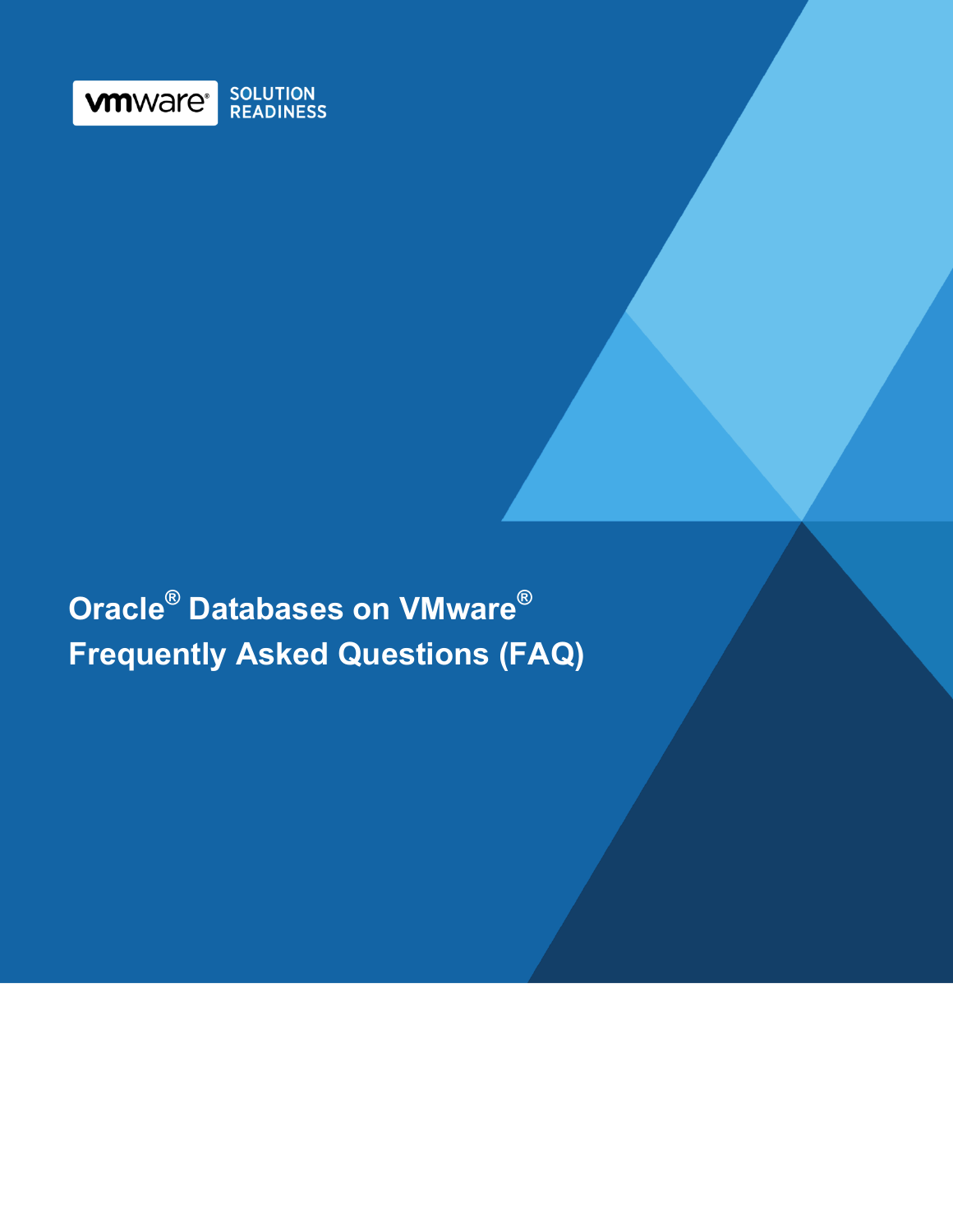© 2010 VMware, Inc. All rights reserved. This product is protected by U.S. and international copyright and intellectual property laws. This product is covered by one or more patents listed at [http://www.vmware.com/download/patents.html.](http://www.vmware.com/download/patents.html)

VMware, VMware vSphere, VMware vCenter, the VMware "boxes" logo and design, Virtual SMP and vMotion are registered trademarks or trademarks of VMware, Inc. in the United States and/or other jurisdictions. All other marks and names mentioned herein may be trademarks of their respective companies.

**VMware, Inc** 3401 Hillview Ave Palo Alto, CA 94304 [www.vmware.com](http://www.vmware.com/)

> © 2010 VMware, Inc. All rights reserved. Page 2 of 12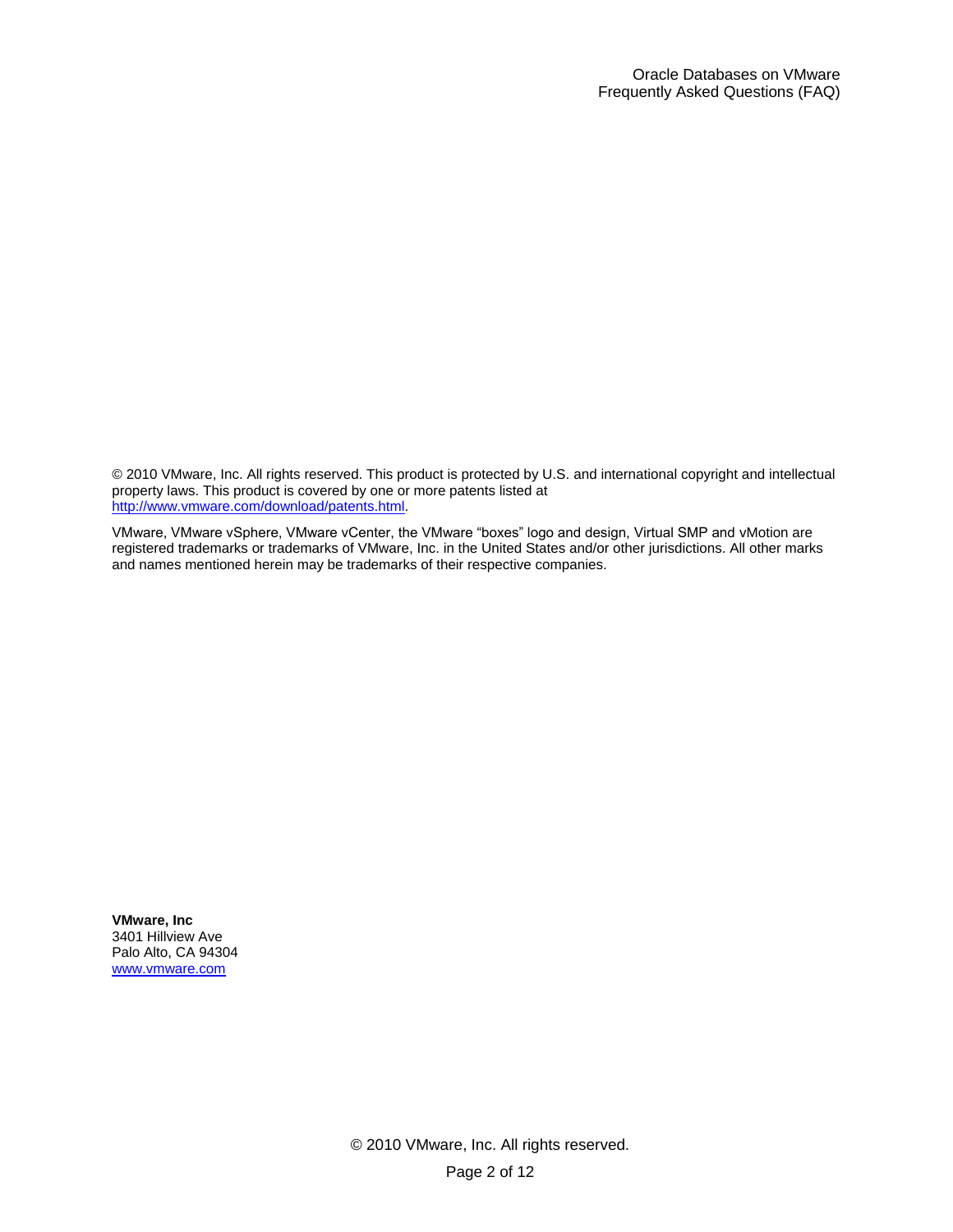## **Contents**

| 1 <sup>1</sup> |  |
|----------------|--|
| 2.             |  |
| 3 <sub>1</sub> |  |
| 4.             |  |
| 5 <sub>1</sub> |  |
| 6.             |  |
| 7.             |  |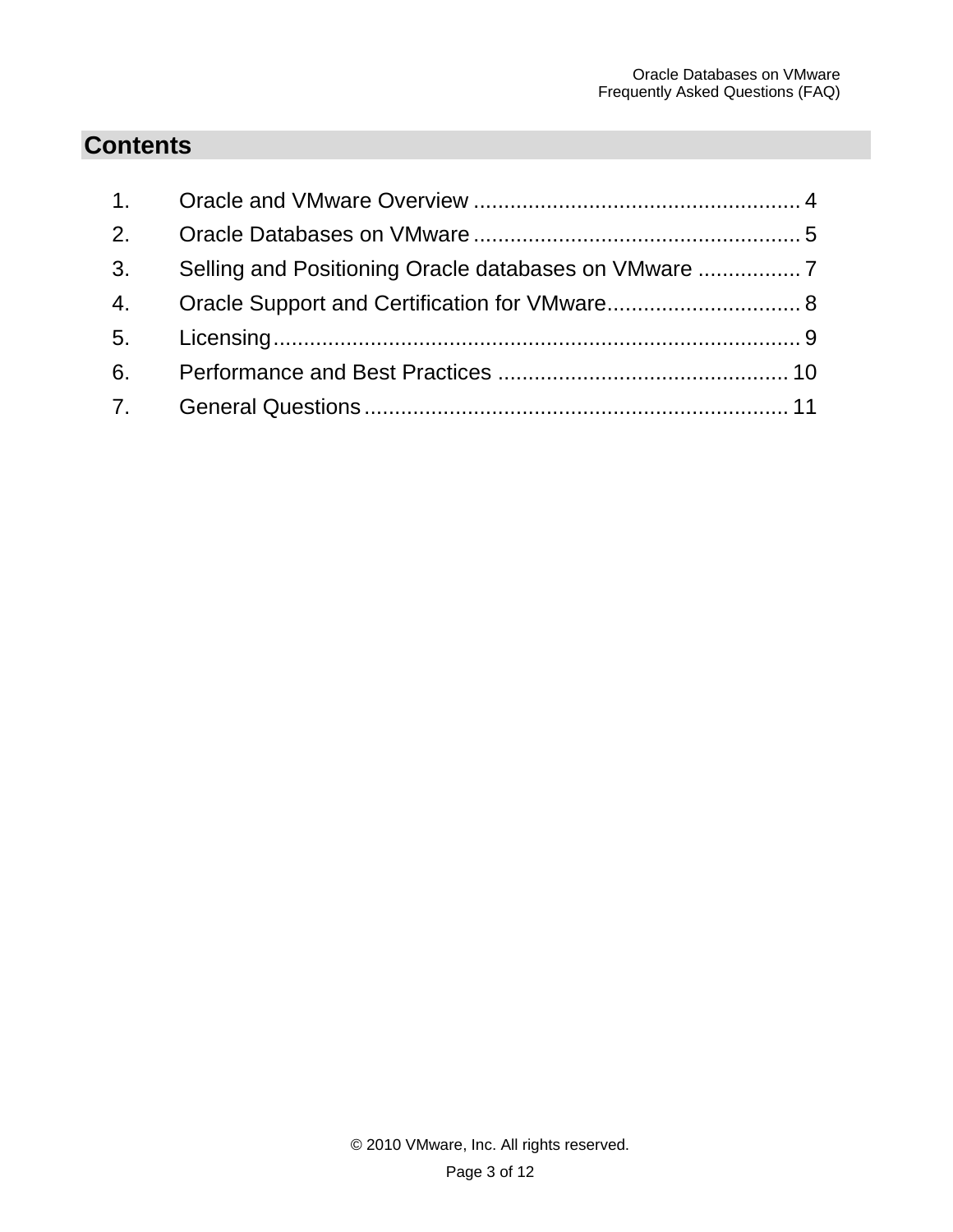### <span id="page-3-0"></span>**1. Oracle and VMware Overview**

#### **Why is Oracle relevant to VMware?**

The high volume of x86 server revenue driven each year by Oracle workloads makes Oracle an influential business partner for key VMware OEMs. This represents a significant market for VMware to tap with Oracle and its channel and OEM partners. Oracle is not just the largest enterprise software company in the world—Oracle drives more server sales to more companies than practically any other ISV of any size. The impact that VMware can have on the Oracle ecosystem is profound, and likewise, Oracle's relationship with VMware is crucial to providing a successful customer experience with Oracle databases on VMware.

From a technology perspective, VMware provides underlying infrastructure and management products that effectively support expanded or simplified Oracle product portfolio deployments Oracle has its own database virtualization software, Oracle VM, but VMware is the leading x86 virtualization company and provides a large portfolio of best-in-class virtualization products. Though a competitor, Oracle recognizes the importance of VMware for its own growth.

VMware is focused on building out the Oracle marketplace—a marketplace that is eager to consume Oracle databases deployed on VMware. We will continue to support ISVs, OEMs, and channel partners in this endeavor as interest in Oracle on VMware grows.

#### **How do the VMware and Oracle customer bases intersect?**

VMware presently claims 99 of the Fortune 100 as customers, and Oracle can likely make the same claim. The intersection of VMware/Oracle customer bases cuts across all industries and segments. The sharing of so many customers in common forms the basis for a field-level engagement strategy that captures this opportunity for both companies.

#### **Will Oracle be a driver of VMware vSphere™ adoption, and what are the implications for long-term VMware revenue?**

Oracle databases and applications provide mission-critical software foundations for the majority of large enterprises worldwide. For every server running Oracle software in production, there are several preproduction systems supporting development, test, staging, QA and other crucial functions. VMware vSphere reduces the total cost of deploying Oracle software in pre-production environments. VMware offers datacenter administrators the opportunity to host much larger Oracle infrastructures due to the lower associated physical server costs.

Virtualizing the Oracle pre-production environment can enable customers to invest in additional test environments, distributed staging, distributed QA and other features that would be cost-prohibitive with purely physical infrastructure. VMware and VMware partners can benefit from harnessing the spending power of Oracle's global customers as they continue to grow their overall Oracle footprint (as Oracle expands into the far corners of the application ecosystem) over time.

As Oracle adoption continues to grow, vSphere adoption should grow with it.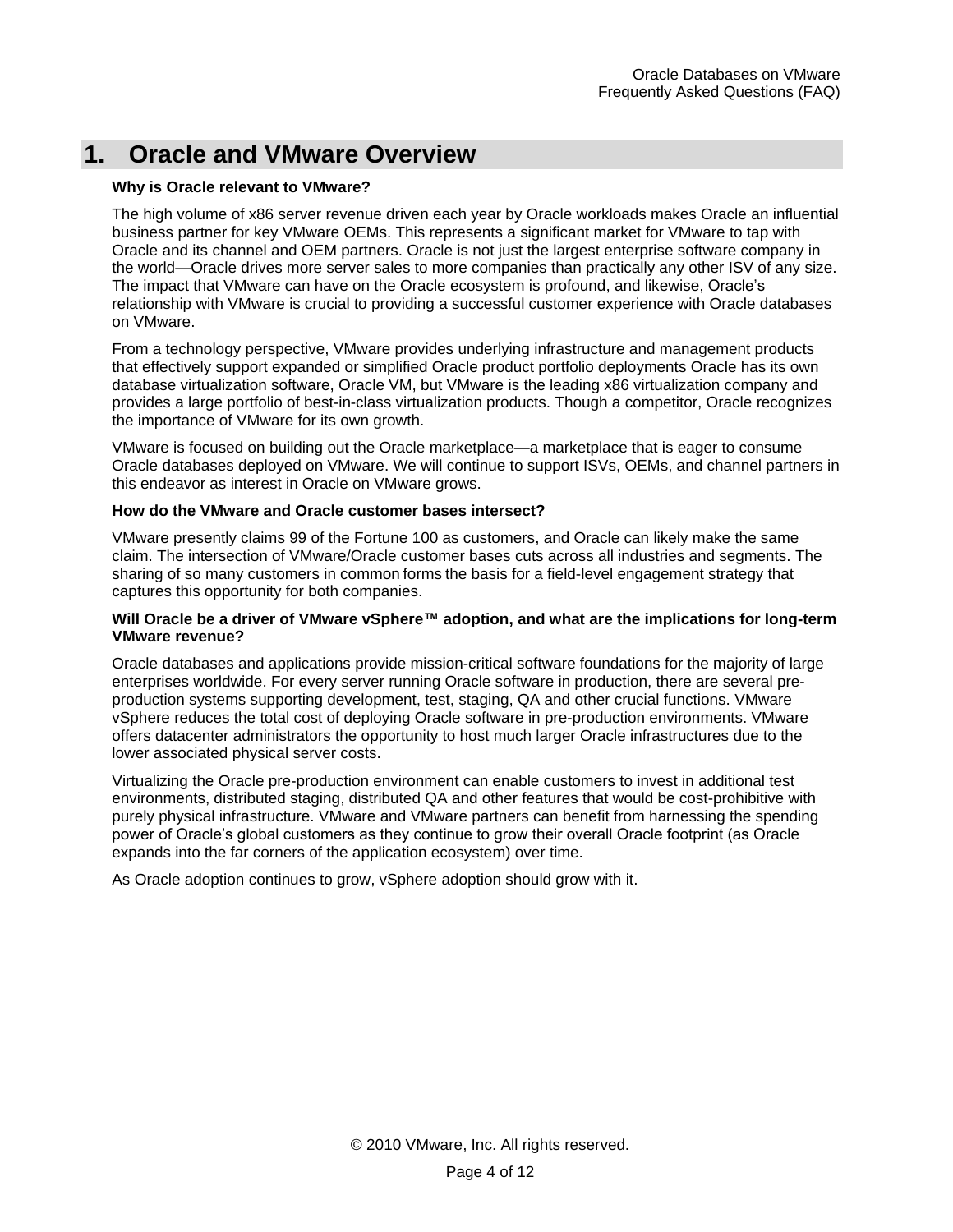### <span id="page-4-0"></span>**2. Oracle Databases on VMware**

#### **What does VMware provide to rapidly deploy Oracle Databases for Dev/QA/Test environments?**

VMware vCenter™ Lab Manager enables users to create snapshots and makes extensive use of linked clone technology. This results in rapid cloning and provisioning times while achieving significant storage savings. Development (Dev), QA, and Test resources can have access to clones of databases, thus enabling more frequent and thorough testing. Users can build multi-tier environments from a library of standard VM images and ISOs that system and DB administrators publish—providing more control and consistency.

Lab Manager also helps eliminate the risk of failed production system updates. Database owners can create faithful replicas of production systems for patch testing and seamlessly transition updated system configurations across testing, staging and production environments connected to different networks, server and storage systems. Lab Manager allows release teams to update production systems more quickly, shorten maintenance windows and avoid downtime.

Because Lab Manager automatically manages storage and networking in an extremely efficient manner, system and storage administrators are able to concentrate on production-related tasks.

#### **Does VMware provide load balancing for my vSphere Oracle HA cluster?**

Yes, VMware vSphere 4 includes a load balancing mechanism called VMware Distributed Resource Scheduler (DRS). DRS monitor the resource needs of the VMs at the time of their power on and allocate resources by placing the VMs on the appropriate hosts in the cluster. If the resource demands change after the initial placement of VM, DRS automatically relocates the VMs to hosts where the resources are more readily available. VMs continue to get the resources their workloads demand and thus deliver the same performance as if they were running on dedicated hardware. Recently, the VMware Performance Team demonstrated tangible benefits of using DRS in a vSphere 4 cluster running virtualized SQL workloads.

As a vSphere 4 cluster aggregates the compute and memory resources across all hosts, it also uses resource pools as a mechanism to partition and manage those resources and guarantee minimum resource levels are available to different groupings; for example, to create and manage one resource pool for Oracle RAC databases, another for Oracle single-instance databases, another for infrastructure workloads, and so on. Resource pools and DRS are used to effectively protect performance SLAs in a vSphere cluster.

#### **Can Oracle Database Administrators use their current DBA skills in virtualized Oracle database environments?**

Yes, DBAs can fully leverage their current skill set while benefiting from all of the benefits associated with virtualization.

#### **Why should customers consider deploying Oracle databases in a vSphere HA cluster?**

Here are some reasons for customers to run Oracle databases in a vSphere HA cluster:

- Virtualizing workloads on vSphere 4 significantly reduces the number of physical systems your organization requires while also achieving more effective utilization of those assets. Customers realize tangible savings from consolidation, along with operational savings from reduced datacenter floor space, power and cooling requirements—which also reduces your CO2 footprint.
- Planned maintenance on hardware (host or storage) no longer requires after-hours downtime as vSphere 4 features such as VMware VMotion™ and Storage vMotion enable you to seamlessly move the workload elsewhere while the maintenance is performed.
- The encapsulation of each database and network operating system within a VM allows customers to run combinations that best suit their application stacks.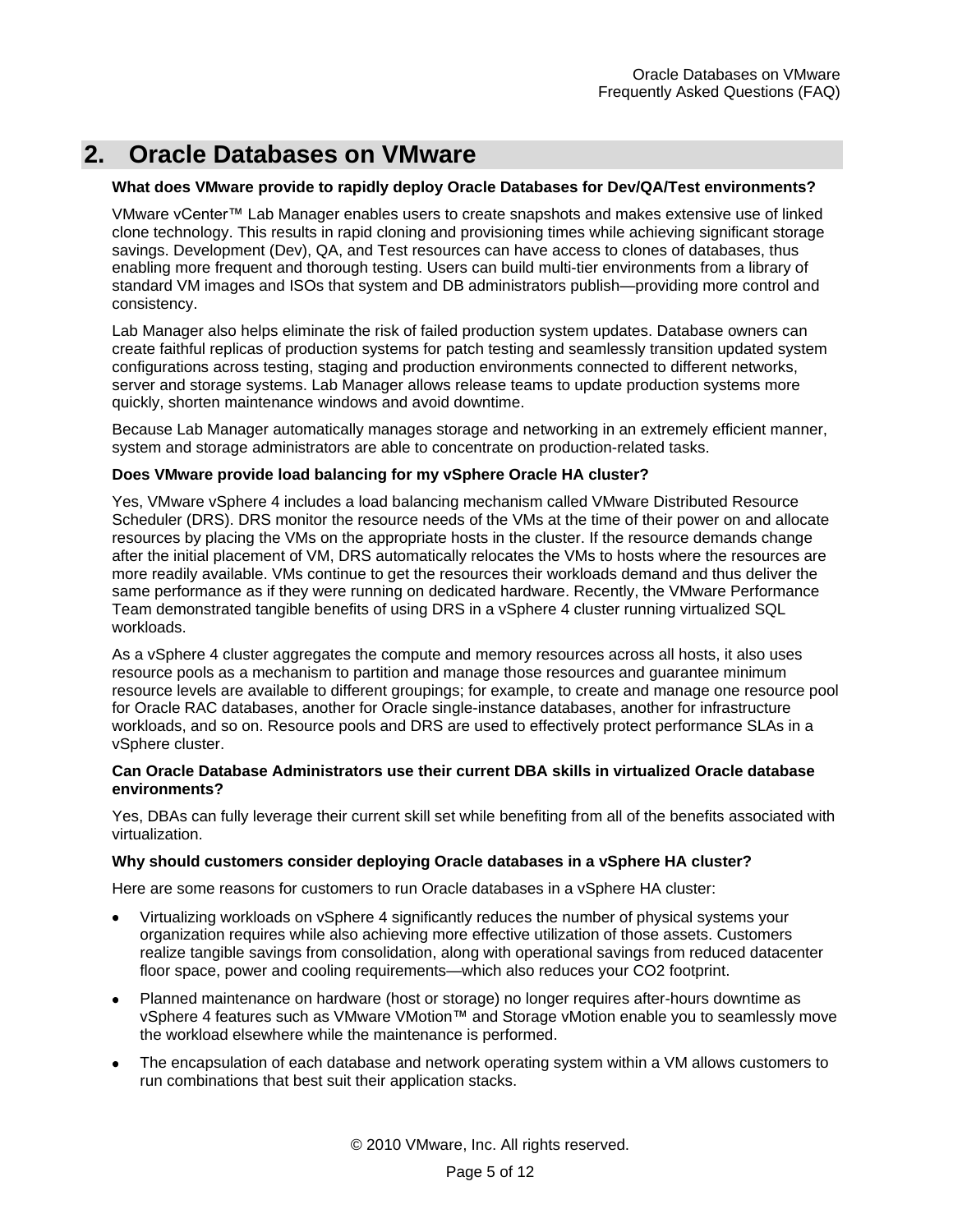As the VM is abstracted from the underlying hardware layer (host, storage and network), infrastructure upgrades or replacements may be carried out without the need for major reinstallation and data migrations.

Client-specific savings can be modeled using the online [VMware Virtualization TCO and ROI Calculator.](http://www.vmware.com/calculator)

#### **I am a DBA. How do I meet SLAs for database performance, availability and disaster recovery?**

Oracle Database and IT Administrators must meet Service Level Agreements (SLAs) to provide availability and performance to Oracle users. VMware technologies such as VMware HA, VMware vMotion, and VMware DRS help DBAs and IT administrators meet SLAs and provide high availability. Protecting production datacenters running Oracle databases during disasters is critical to any business. VMware vCenter Site Recovery Manager provides effective disaster recovery, protecting against data loss and minimizing downtime for the datacenter in the event of a disaster.

#### **How do I control Oracle server sprawl?**

Oracle database deployments can generate significant server sprawl due to the need to provision separate systems for development, quality assurance/test and production environments. As a result, Oracle database implementations can increase exponentially, and even smaller implementations can have a relatively large IT footprint. In a typical deployment, every database server environment is hosted on dedicated physical systems that are not fully utilized much of the time. Many businesses also have a hardware-replacement policy that states all hardware must be refreshed every three to five years. Oracle database server consolidation with VMware vSphere helps to reduce hardware costs and increases in server utilization.

#### **Does VMware support my dynamic business environment?**

Yes. Mergers and acquisitions present significant challenges to an IT organization. IT integration is often incomplete, delayed, and costly, and this can frustrate business goals and undermine the success of a merger. VMware virtualization reduces the cost and complexity of merging disparate IT environments by converting their current Oracle database server environments to virtual machines. These virtualized workloads can run on the latest industry-standard servers and are easily incorporated into one environment. As the data and processes of the acquired company are integrated into the existing database servers, the virtualized architecture provides greater flexibility to effectively address the mixed load on the systems.

#### **How does VMware address my need for dynamic Oracle Datacenter Resource Management?**

Running on dedicated physical servers, resizing applications requires reprovisioning on larger physical hosts, which is a time-consuming and highly disruptive undertaking. Databases administrators have to forecast capacity requirements years in advance and translate that estimate into system specifications, including CPU and memory. If conditions change, the database must be reprovisioned, causing downtime, disruption, and negative business impact. VMware vSphere provides capabilities that enable IT operations to scale applications dynamically set using VMware Hot Add to add CPU and memory on the fly, and VMware DRS to perform live migrations of virtual machines in a DRS cluster from an over utilized host to one with more available capacity.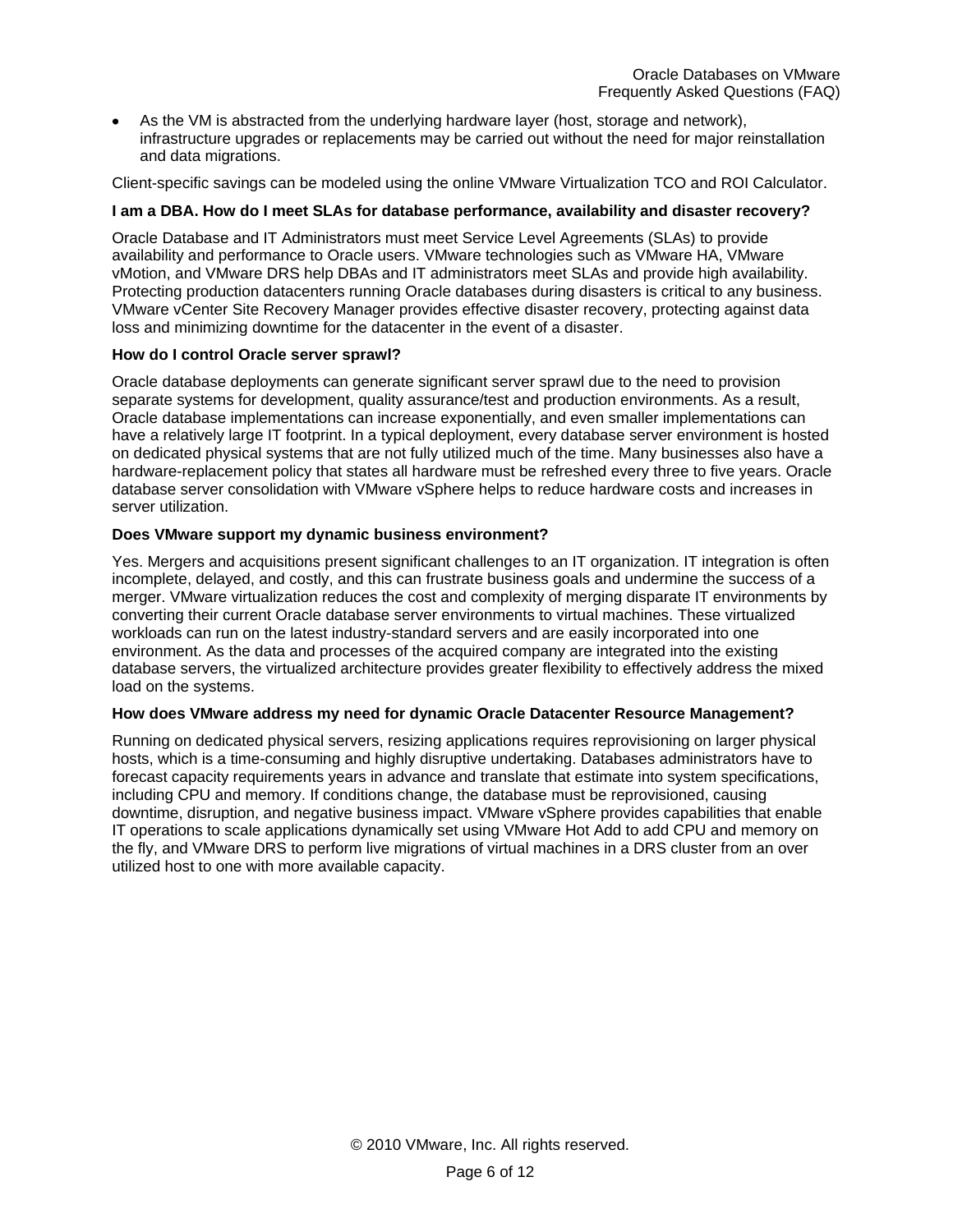### <span id="page-6-0"></span>**3. Selling and Positioning Oracle databases on VMware**

#### **What are key trigger events for deploying Oracle databases on vSphere?**

Key trigger events include:

- Hardware refreshes
- Solving compliance and security issues
- New business units requiring Oracle Databases
- Migrating from traditional Unix/mainframe environment to x86 platforms to reduce costs and provide an open platform
- Creating cost-effective development and testing environment quickly
- Creating or modifying a disaster recovery plan
- Growing virtualization footprint within IT business unit.  $\bullet$
- Underutilized Oracle Database servers that need consolidation

#### **Who are the key stake holders for a virtualizing Oracle database server opportunity?**

The key stake holders are:

- Vice President, WW IT Operations Responsible for all IT operations. Controls and manages datacenter operations, server, networks, databases and storage. Interest: reducing costs through maximum utilization and consolidation.
- Manager, Databases Manages all production and development databases with a team of DBAs. Interest: Provide required resources and make the environment available.
- Production DBAs and Database Architects Concerned with scalability, performance and overall resource management. DB architects are interested in providing cost-effective architectures that include efficient consolidation, rapid provisioning and automation capabilities. Interest: leverage their current skill sets to perform their roles.
- Business Owners (CIO, CFO, Line of Business VPs, etc.) Decision makers responsible for controlling budgets. Interest: Lower TCO and Higher ROI.

#### **What are the benefits customers get by deploying Oracle databases on VMware?**

VMware customers who run Oracle databases on vSphere enjoy the following benefits:

- Effective utilization of datacenter resources
- Maximize availability of Oracle environment at lower cost
- Rapidly deploy Oracle Database servers for development and testing
- Maximize uptime during planned maintenance
- Minimize Oracle datacenter costs for floor space, energy, cooling, hardware and labor
- Minimize planned and unplanned downtime
- Automated testing and failover of Oracle datacenter environments for disaster recovery and business continuity
- Helps to achieve IT Compliance
- Realize immediate ROI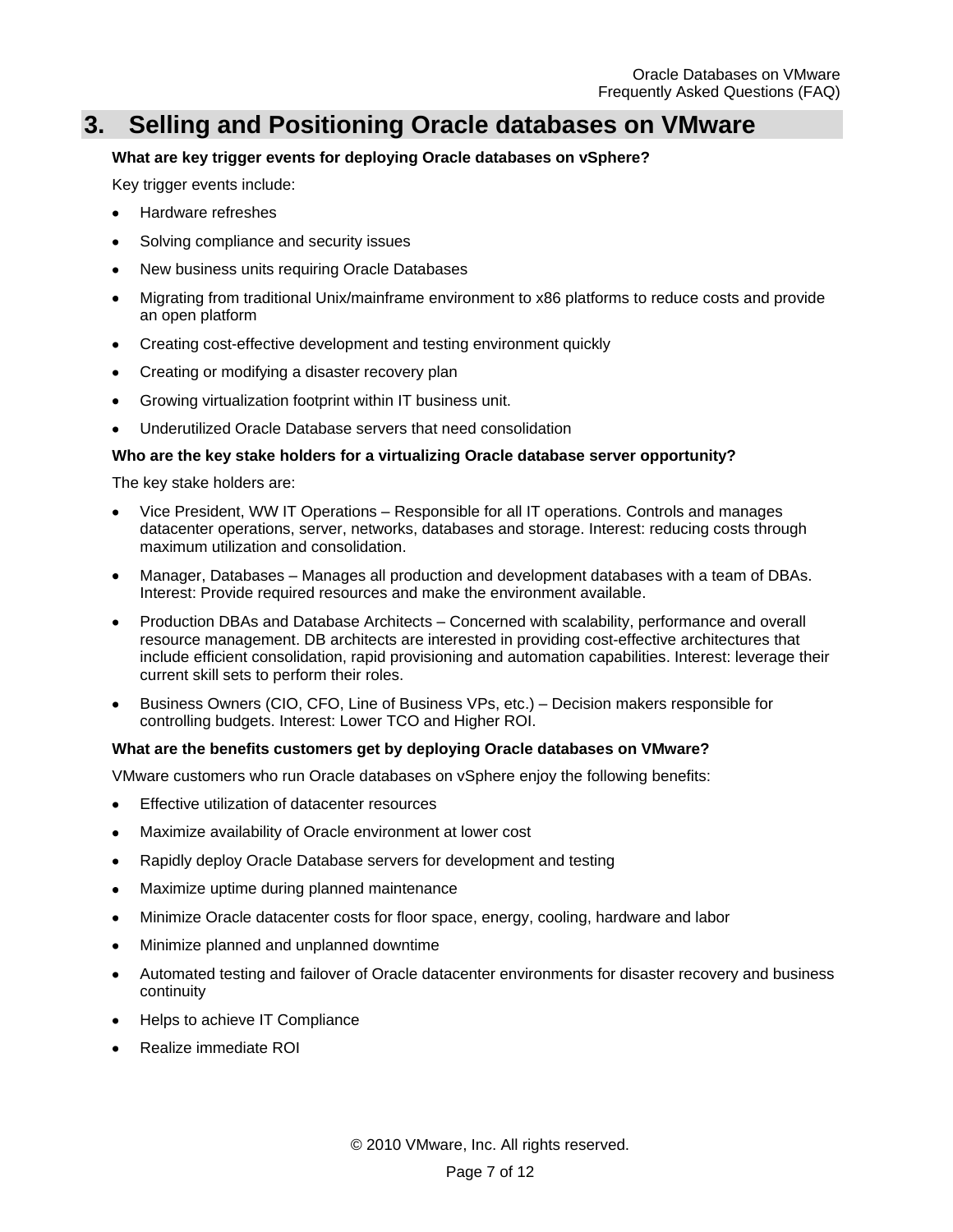#### **Where can I find customer success stories?**

Many customers have successfully deployed Oracle databases on VMware. See the success stories at [http://vmware.com/solutions/partners/alliances/oracle-database-customers.html.](http://vmware.com/solutions/partners/alliances/oracle-database-customers.html)

### <span id="page-7-0"></span>**4. Oracle Support and Certification for VMware**

#### **What is the Oracle support statement for VMware?**

Oracle's support note 249212.1 for VMware, published in MyOracleSupport, defines Oracle's policy for supporting applications on VMware. This support policy is very similar to the types of support provided by other ISVs. And just like at other ISVs, Oracle's known bug repository, MyOracleSupport, has not had a single ESX-related issue logged in more than four years. Based on our experience with many VMware customers running Oracle in production on VMware, what it comes down to is that Oracle's support organization will provide support when customers call.

The following are facts from Oracle's support statement:

- Oracle will accept support requests on VMware for bugs already known to Oracle
- Oracle may accept support requests on VMware for bugs that are not seen by Oracle as being caused by virtualization
- Oracle maintains the right to require physical reproduction if they suspect VMware is "at fault"
- Oracle RAC support is now included for 11.2.0.2 and above(**Updated Nov 8, 2010**)

VMware Technology and System Integration partners also have support commitments for Oracle on VMware. For examples, see the following support statements :

- [Technology Partner for Oracle Support -](http://www.emc.com/solutions/application-environment/oracle/oracle-virtualization-vmware.htm) EMC
- [Service and Integration Partner for Oracle Support –](http://www.houseofbrick.com/oracle-on-vmware) House of Brick

VMware Oracle Support Policy - VMware GSS provides support for our customers running Oracle products. VMware GSS will open a Support Request for all Oracle cases referred to VMware technical support, and will take complete ownership of the issue until resolution. For more information, visit <http://www.vmware.com/support/policies/oracle-support.html>

#### **How does Oracle certify products and what does that mean to VMware?**

At present, Oracle has only certified its own virtualization solution, Oracle VM. From a VMware perspective, this makes sense—as a rule, Oracle certifies their solutions to an operating system. If the certified OS will support a given hardware platform, then by design the Oracle solution will run on that hardware platform. This is actually a good thing for VMware, but has caused concern among customers who do not understand the difference between VMware ESX™ (bare-metal) technology and Oracle's/competitors' Para-virtualized (OS-modifying) virtualization solutions.

Because Oracle certifies to the OS, VMware is considered part of the hardware. To run on ESX, operating systems need not be modified—they are the same OS to which Oracle products bind. Therefore, we have a distinct advantage over our competitors (including Oracle VM) who modify OS source to achieve their virtualization solutions. For Oracle, such modified operating systems would not represent a certified OS, and would not qualify for Oracle support.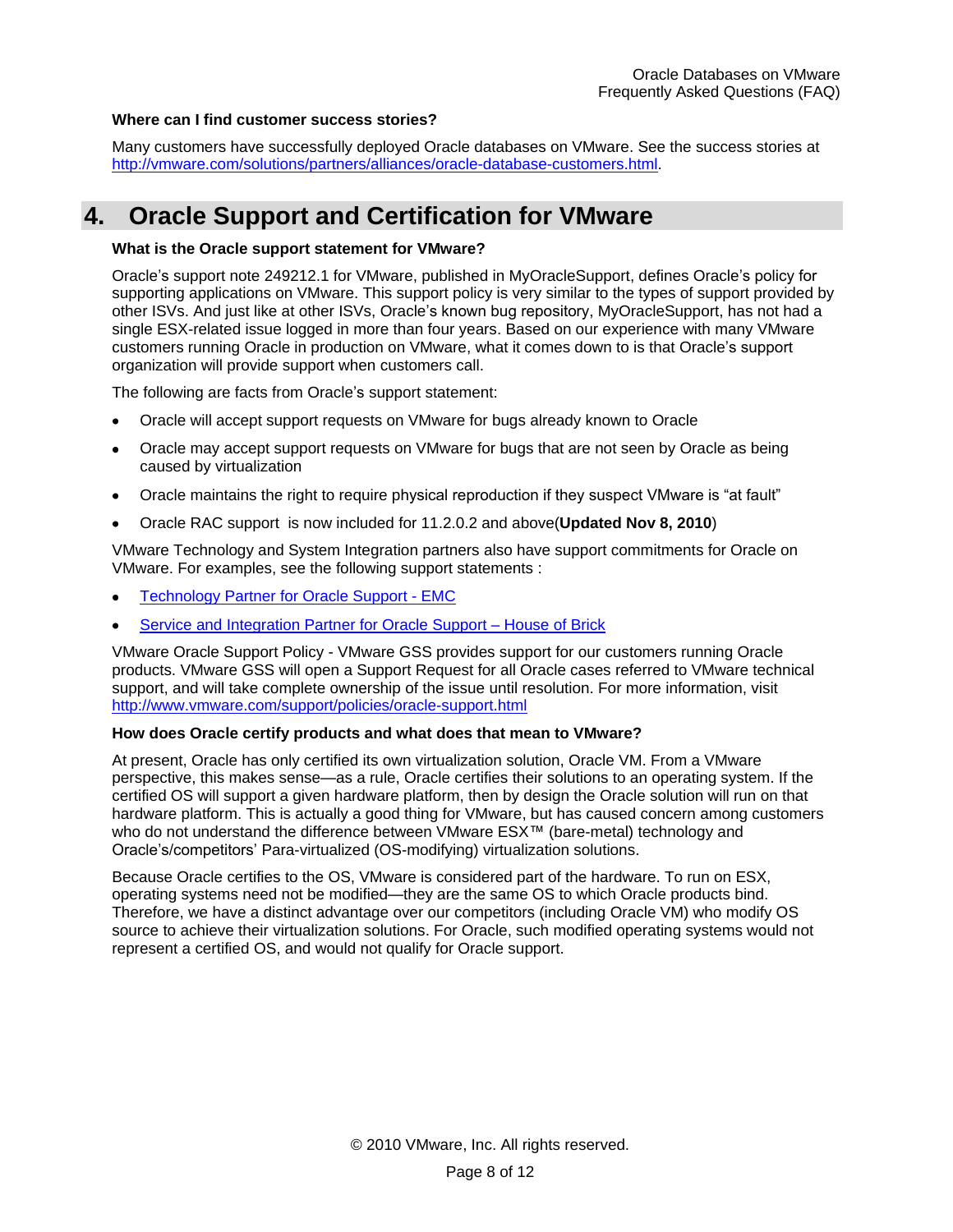### <span id="page-8-0"></span>**5. Licensing**

#### **What is the licensing technology Oracle counts for VMware?**

Oracle counts VMware as soft partition technology, so it must license for the entire server. After licensing, multiple instances of Oracle databases can be run with no additional charge.

#### **Can you provide an example for Oracle database Licensing Model on VMware?**

See the following License example on the current Licensing Model for Oracle databases on VMware:

### **License Example: A DRS Cluster with Oracle**

• Four blades, each w/4 CPU cores; each VM is 2 vCPU (2-core)



- Solution:
	- . Both ORACLE HOSTS must be licensed for all 8 cores on 2 blades
		- Same physical or virtual: (8 cores)  $x$  (0.5 x86 factor) = 4 licenses
	- . Free to move that Oracle DB VM back & forth between Host 1 & 2
	- Do not let Oracle DB VMs migrate to App Host 3 or App Host 4!
		- Create vCenter logical clusters to isolate Oracle hosts & comply
		- See Gartner Research Doc ID #G00165003 for similar guidance

#### **Figure 1. License Example: A DRS Cluster with Oracle**

VMware does not offer guidance on third-party licensing. Oracle has publicly available pricing and licensing information at [http://www.oracle.com/corporate/pricing/index.html.](http://www.oracle.com/corporate/pricing/index.html)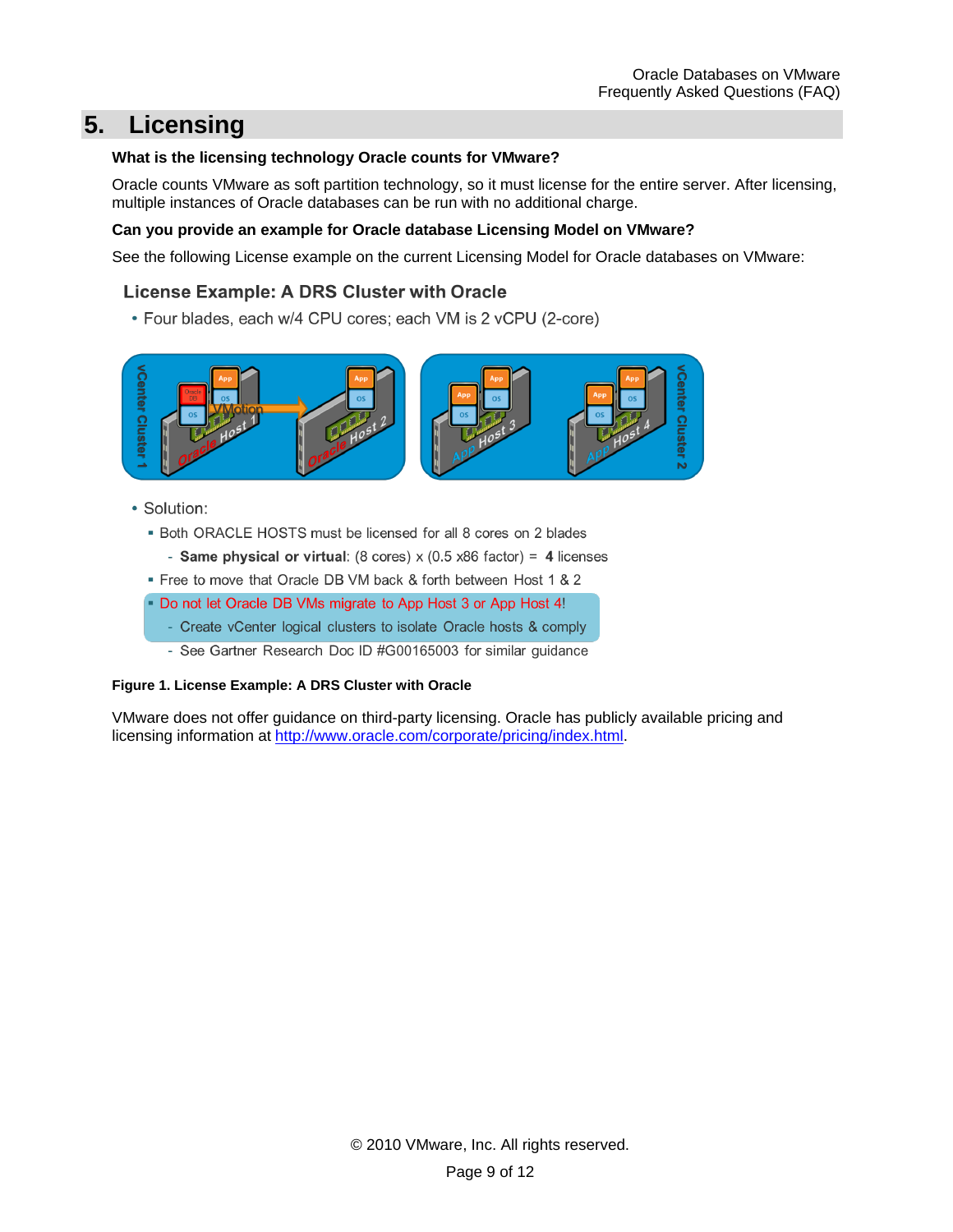### <span id="page-9-0"></span>**6. Performance and Best Practices**

#### **What's the performance like when running Oracle on vSphere?**

It is excellent. This should no longer be of concern for any but the most intensive production workloads for Oracle on x86. We can be confident that vSphere is capable of handling Oracle workloads of all magnitudes, and move the customer focus to issues of optimized deployment.

For those customers who have "extreme production workloads" (as defined as x86 servers fully-utilized by design), the VMware Performance Team has compiled a comparison between Oracle database throughput on vSphere and native hardware as summarized in the following table:

| <b>Metric</b>                                  | <b>Native</b>             | <b>VM</b>                                                   |
|------------------------------------------------|---------------------------|-------------------------------------------------------------|
| Throughput in business transactions per minute | 293K                      | 250K                                                        |
| Disk IOPS                                      | 71K                       | 60K                                                         |
| Disk bandwidth                                 | 305MB/s                   | 258MB/s                                                     |
| Network packet rate                            | 12K/s receive, 19K/s send | 10K/s receive, 17K/s send                                   |
| Network bandwidth                              |                           | 25 Mb/s receive, 66 Mb/s send 21 Mb/s receive, 56 Mb/s send |

In this performance exercise, when running a very large deployment (Eight CPU's, very busy Oracle DB on a fully committed vSphere 4 host. The number of vCPUs = number of pCPUs), there is less than a 15% difference between virtual and native performance. When there are additional pCPUs, the ESX host can effectively offload certain tasks such as I/O processing to idle cores and provides more flexibility in scheduling decisions. This achieves results even closer to those obtained on native hardware. For more information refer to [http://www.vmware.com/pdf/Perf\\_ESX40\\_Oracle-TPC-C-eval.pdf.](http://www.vmware.com/pdf/Perf_ESX40_Oracle-TPC-C-eval.pdf)

#### **Does VMware provide best practices or tips for deploying Oracle databases on VMware vSphere?**

Yes. The most demanding Oracle database workloads can be virtualized with VMware vSphere and ESX 4, with greater than 95 percent of Oracle instances matching native performance. Essential tips for successfully deploying Oracle databases on vSphere (enabling DBAs to meet their performance and availability goals), can be accessed at

[http://www.vmware.com/files/pdf/Oracle\\_Databases\\_on\\_vSphere\\_Deployment\\_Tips.pdf](http://www.vmware.com/files/pdf/Oracle_Databases_on_vSphere_Deployment_Tips.pdf)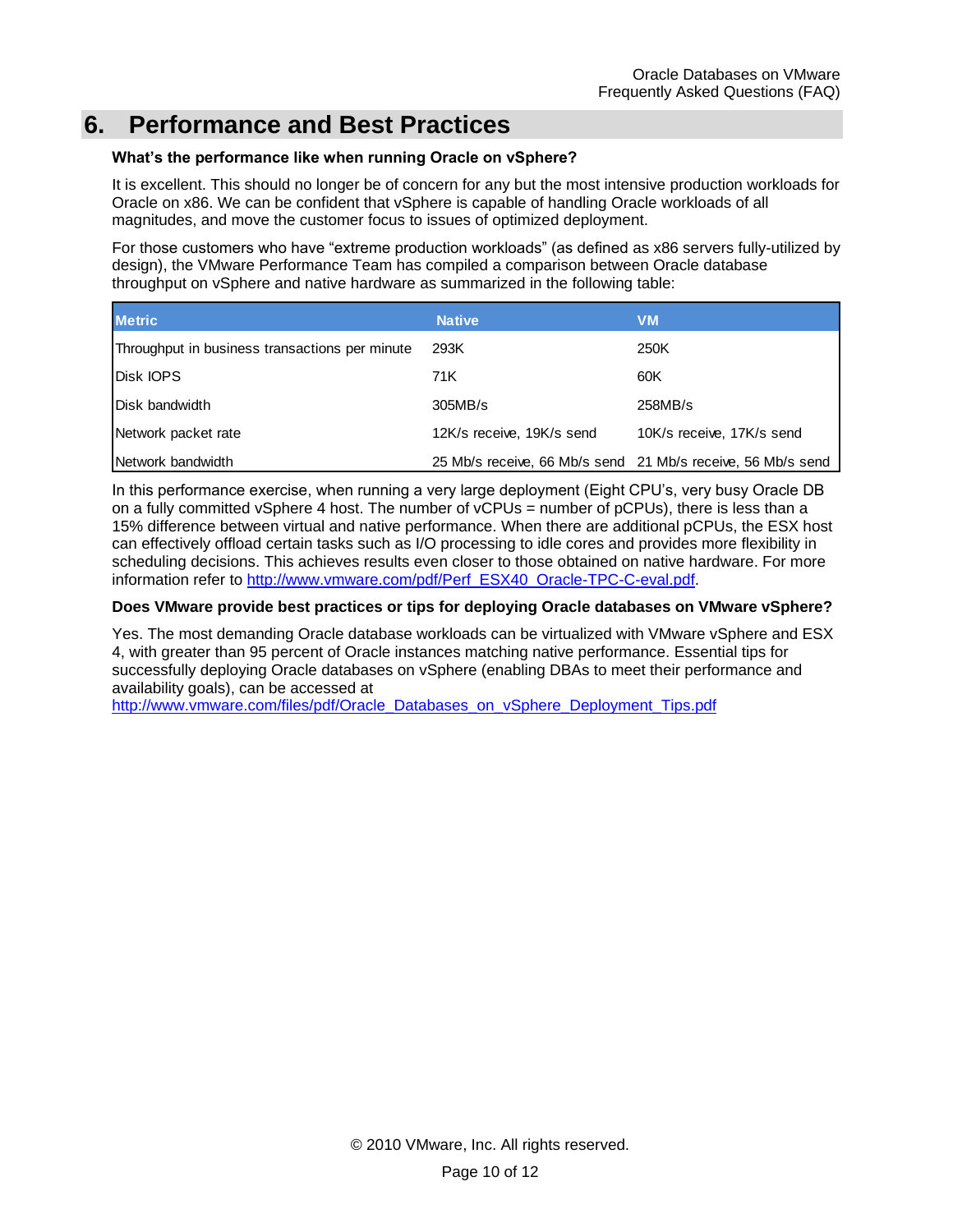### <span id="page-10-0"></span>**7. General Questions**

#### **Oracle Database Versions: What are the Oracle Database editions and which one should i choose?**

Oracle's current database release is 11g. Previous versions relevant in x86 contexts include 10g, 9i, and 8i. The three primary versions of Oracle 11g are the Enterprise Edition (EE), Standard Edition (SE) and Standard Edition One (SE-1). All editions are built using the same common code base, which means your database applications can easily scale from small, single processor servers to clusters of multi-processor servers without changing a line of code.

The following are descriptions of the Oracle database editions:

| <b>Enterprise Edition (EE)</b>                     | <b>Licensed by Core</b>                            |
|----------------------------------------------------|----------------------------------------------------|
| Customers' choice for production databases. All    | Customers count the number of cores on a given     |
| Oracle features and add-ons can be applied to      | server and license every core, regardless of how   |
| Oracle EE. This is the workhorse of the mix and is | many cores that Oracle applications actually use.  |
| the database that customers typically run in       | Once licensed, a box can support unlimited virtual |
| production and pre-production environments.        | machines.                                          |

| <b>Standard Edition (SE)</b>                                                                                                                                                                                                                                                                                                                                                           | <b>Licensed by Socket</b>                                                                                                                                                                                                                                                                                                                                                                                                                                                                                                                            |
|----------------------------------------------------------------------------------------------------------------------------------------------------------------------------------------------------------------------------------------------------------------------------------------------------------------------------------------------------------------------------------------|------------------------------------------------------------------------------------------------------------------------------------------------------------------------------------------------------------------------------------------------------------------------------------------------------------------------------------------------------------------------------------------------------------------------------------------------------------------------------------------------------------------------------------------------------|
| Same database as EE, but limited to four sockets.<br>A key feature of SE is that it includes RAC. At<br>about one-third the cost of Oracle EE, this version<br>is an excellent choice for customers looking to<br>affordably extend their Oracle footprint to more<br>users, deploy a small RAC configuration, or do<br>other useful work with Oracle on a smaller 4-<br>socket scale. | Customers can license up to 4 sockets with SE,<br>and once licensed, run unlimited virtual machines<br>on the box. This is an attractive option for x86<br>deployments. The SE license limits SE to 4-socket<br>clusters. That is, one 4-socket host, two 2-socket<br>hosts, or four 1-socket hosts. If customers attempt<br>to use SE in vCenter clusters larger than that,<br>Oracle requires the upgrade of licenses to Oracle<br>EE. The easy solution: isolate SE editions in 4-<br>socket vCenter logical clusters to comply with<br>licensing |

#### **Standard Edition One Licensed by Socket**

Same database as EE, but limited to two sockets; also lacks RAC functionality. The SE-1 version is the "ultimate" developer edition for runtime, as it is 1/8th the price of EE, but can still support the same DB as a production server licensed with the EE version.

Customers can license up to two sockets with SE-1 and, once licensed, run unlimited virtual machines on the box. There is real extension potential with SE-1 running on VMware vSphere. Database Administrators can host multiple Oracle virtual machines on a 2-socket box running SE-1 and add additional developers to the Oracle mix very affordably. This option is largely underutilized by customers of all sizes and is a great way for VMware to add value to the Oracle development environment. The caveat for clustering also applies here: SE-1 may not be clustered beyond a single 2-socket box or two 1-socket boxes

More information can be obtained from [http://www.oracle.com/us/products/database/product-editions-](http://www.oracle.com/us/products/database/product-editions-066501.html)[066501.html](http://www.oracle.com/us/products/database/product-editions-066501.html)

© 2010 VMware, Inc. All rights reserved.